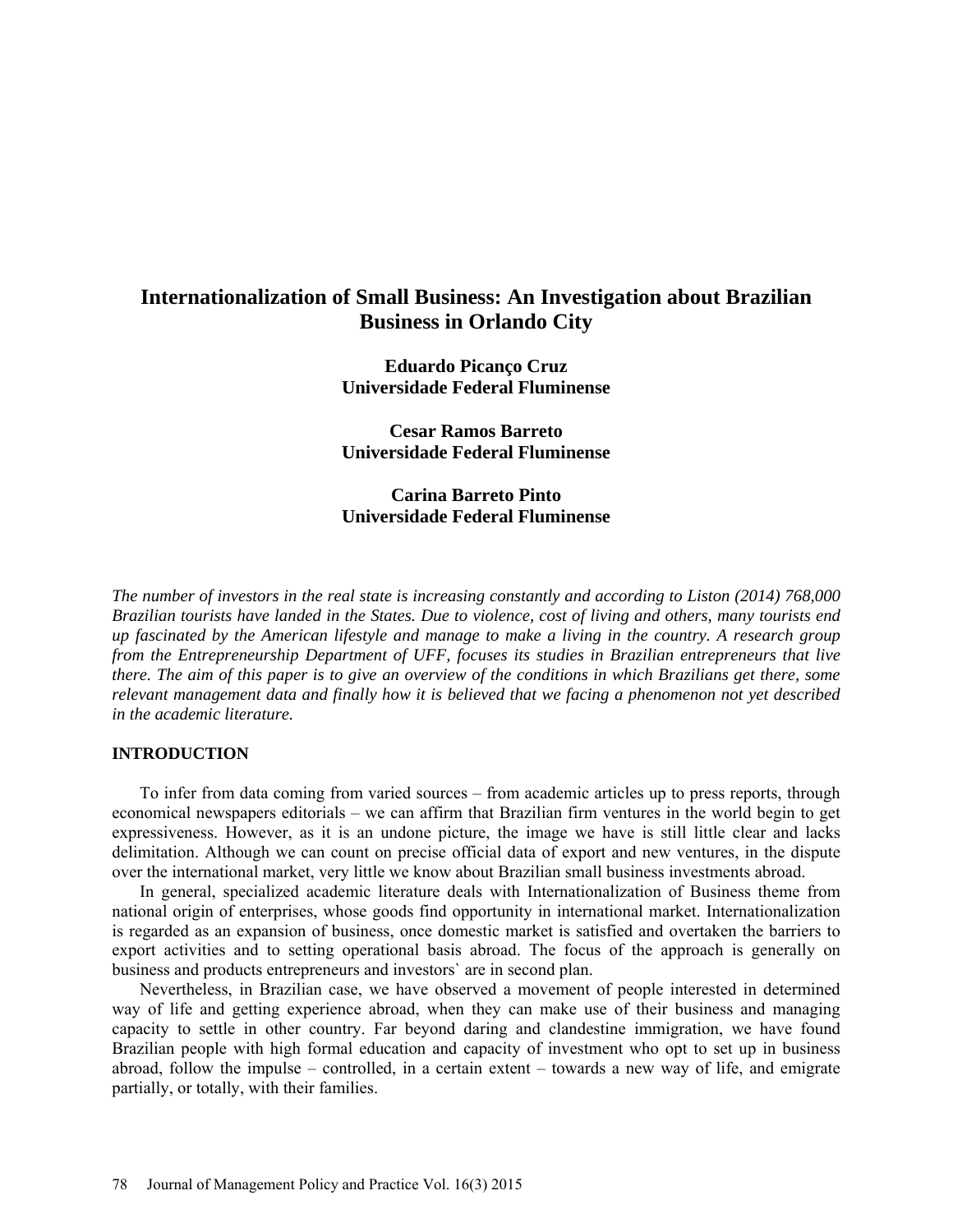A little more than two years ago, the authors of this article started a research on small and medium business of Brazilian people set up in Orlando, Florida, USA. The relevance of preliminary information collected in Brazilian land led us to that city, where we started a process of collecting primary data. At the moment, the research is in expansion to Pompano Beach and Miami, Florida, too, aiming to go over Boston and its surroundings, where we find a high concentration of Brazilians making great deals.

This article talks about the conditions, development and profile of small and medium Brazilian entrepreneurs abroad and aims to achieve two objectives, the first and main one and the second one. The first one is to describe and discuss comparatively important data of the research – *in locus* – in Orlando city and the second one is to suggest a new model of approach in Business Internationalization area – that includes migratory movements – to be discussed in another work.

The text is organized in 6 parts. After Introduction, the item 2, Preliminary Data, presents some information about business and immigrants, especially in USA. The item 3, International Entrepreneurship, presents theoretical questions about Internationalization of Business. The item 4, Orlando City, shows economic values and refers to the presence of Brazilians in the city. Methodological questions of the research conducted by the authors are presented in item 5; item 5.1 Data Analysis shows the first report taken from primary data collection about Brazilian undertakings in Orlando. The article closes with item 6, So What, where the last argumentations about the research are presented, and it will propose a review of the present models of Internationalization of Business theme.

### **PRELIMINARY DATA**

Usually, an academic research tries to delimit a theme known in the scientific universe and, within it, elaborates meaningful content, as if it were to draw images in the limits of a screen. But this is not our case. We started to paint a picture without knowing – and nobody does – the dimensions the final portrait will have, what obliges us to create data and information, at the same time we look for reliable limit that can hold a concise and understandable picture.

What we present now, taken from official and not official information, will give some dimensions – large and not precise – of the phenomenon that we propose to observe.

"There is no precise number of how many immigrant entrepreneurs are Brazilians" (Raguzo, 2012). This is Gazeta Brazilian News' report, a newspaper, written in Portuguese, which is found in some North American cities. It is the same information that the authors of this article heard many times in their field research, but is about a phenomenon that starts to be meaningful to the elucidation of the contemporary migratory movements and to the economy and employability in American territory. Still according to the same report, more than 236 thousands of jobs are created by foreign enterprises in the south of Florida, a region that holds 45% of foreign business in the USA. From this total, a considerable part – to be related yet – is made of Brazilian affairs.

The investments impact of the Brazilian entrepreneur emigrants on American economy is still to be revealed. Data from Brazilian Central Bank - BACEN (2014), similar to U.S. Federal Reserve, shows that the average increase of Brazilian investment in the USA raised, 6.67% on average a year, getting to 14 million dollars in 2013. However, it does not specify how much of this amount is made by people who left their country with the resources to invest in the USA and the ones who invest from Brazil, without leaving the country. Besides, BACEN data does not take into account Brazilian investments resulting from the accumulation of the results of started and developed business, in American economy, since these results belong to the American economy itself.

Fourteen million dollars is a meaningless amount to an economy like the American one. Despite this, Brazilian partners of an economy assessorial enterprise in Orlando assure to these researchers that they have denied enormous purposes from Brazilian investors without certified origin. If the investments that come from all parts were accounted, the amount could reveal to be greater than that (14 million dollars).

Data quoted in the Final Report of Brazilian Immigration Parliamentary Commission of Inquiry (Republica Federativa do Brasil, 2006, p. 26) inform that between 1.8 and 2 millions of Brazilians lived in the USA, almost half of the whole number of Brazilian immigrants around the world. Report from "Veja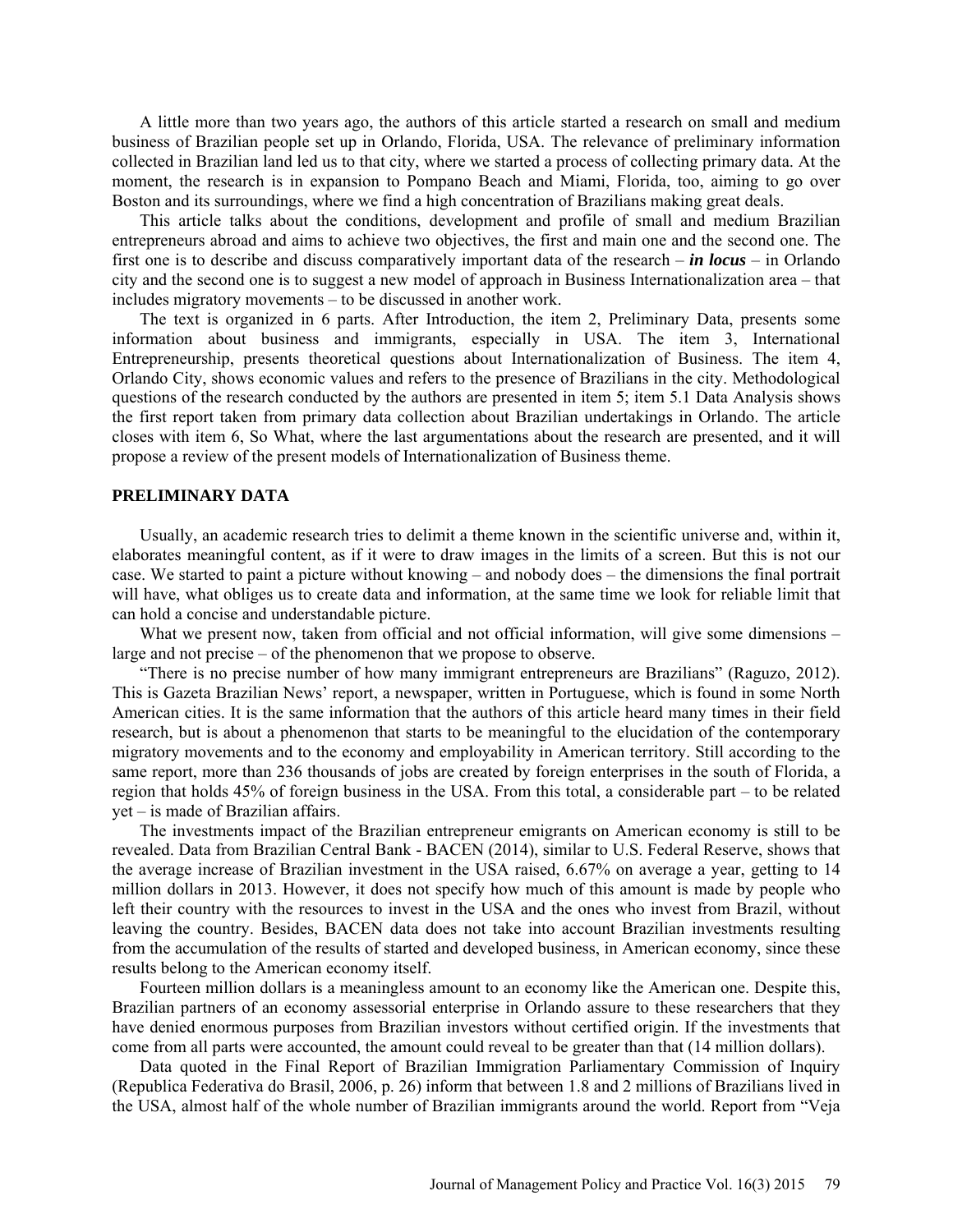Magazine" (1996) relates that the Brazilian community in Florida increased 20% a year, between 1990 and 1996, more than any other Brazilian metropolis, and estimated that 200.000 Brazilians lived in that state, in 1996. Today, according to "IstoÉ Magazine" (Delboni and Barboza, 2014), there are 250.000 Brazilians living in Florida.

Due to a great effort of Brazilian Consular Staff in USA, 112.252 Brazilian voters were registered in this country, being Miami General Consulate – that holds the residents in Florida, Puerto Rico and Virgin Islands – responsible for the emission of 22.294 election documents, the largest number of Brazilian voters in the USA. The number of Brazilian voters registered in Miami Consulate is superior to the Italian one (21.168), German one (18.113), and to all the other countries that know Brazilian immigration, except for Japan (37.638) and Portugal (30.910) (Barbosa, 2014).

As a result of the great number of irregular migratory situations, probably we will never know the exact extension of the "Brazilian diaspora", except in Japan, a country that controls the number of immigrants by means of employment contracts (Republica Federativa do Brasil, 2006, 2006).

However, the increase and the sensible volume of Brazilian business, and the jobs created, have stimulated efforts towards quantification, as well as the enlargement of the volume of information about competitive and market conditions. The Brazilian Business Group, founded in 2006, intends to extend its work of census of Brazilian people in the south of Florida, including business and immigrant entrepreneurs' data. Meanwhile, the Brazilian Confederation of Shopkeepers Directory – CNDL – has been accomplishing "Mission Florida", whose aim is to show Brazilian entrepreneurs the market conditions in the USA, through visits to the local retail companies. According to CNDL (2012), "Knowing new concepts, our retails will be able to choose new opportunities to their business without depending on high investments, but on a single change of attitude."

In 2012, the authors of this article developed a research project, whose final aim is to explain the factors that guide Brazilian entrepreneurs in a process of internationalization, which does not have, necessarily, its starting point in export goods manufactured in national territory. The project focuses on the citizen that emigrates and settles business, characterizing a new way of business internationalization not yet considered by the usual way of internationalization, to which we will dedicate some lines in item 3, as follows. More ahead, in item 4, information and preliminary analysis of the project collected in our field study are exposed.

### **LITERATURE REVIEW**

### **International Entrepreneurship**

We began our bibliography research reading some of the main Brazilian authors that had already studied the subject. So, we used two local instruments: Brazilian Lattes platform of Conselho Nacional de Desenvolvimento Científico e Tecnológico – CNPq and the articles base of Associacão Nacional de Pos-Graduacao e Pesquisa em Administracao – ANPAD.

This study guided us to some writers. So, by reading the texts we were to identify two important aspects for the study: the identification of the mains themes about internationalization and the mapping of the main international authors. We pointed out, for instance, the revision performed by Dalmaro (2006) that showed a range of studies about the theme, highlighting works on the development of the theories on international entrepreneurship, the relation between innovation and internationalization and the appearance of Born Globals.

The study of the theories and the models of internationalization helped us to organize an initial questionnaire to the field research and, in future time, it will be the conceptual basis to the critical analysis of the theories of internalization. Following – considered that the main object of this article is to present a photograph of the Brazilian entrepreneurs conditions in Orlando – we will show the main approaches about the theme `internationalization`, which, far from being considered as panacea, it is known and accessible to scientific community.

It is possible to identify some considerations about internationalization since 1960`s, with studies about the internationalization process focused on the organizational behavior theory (Hilal and Hemais,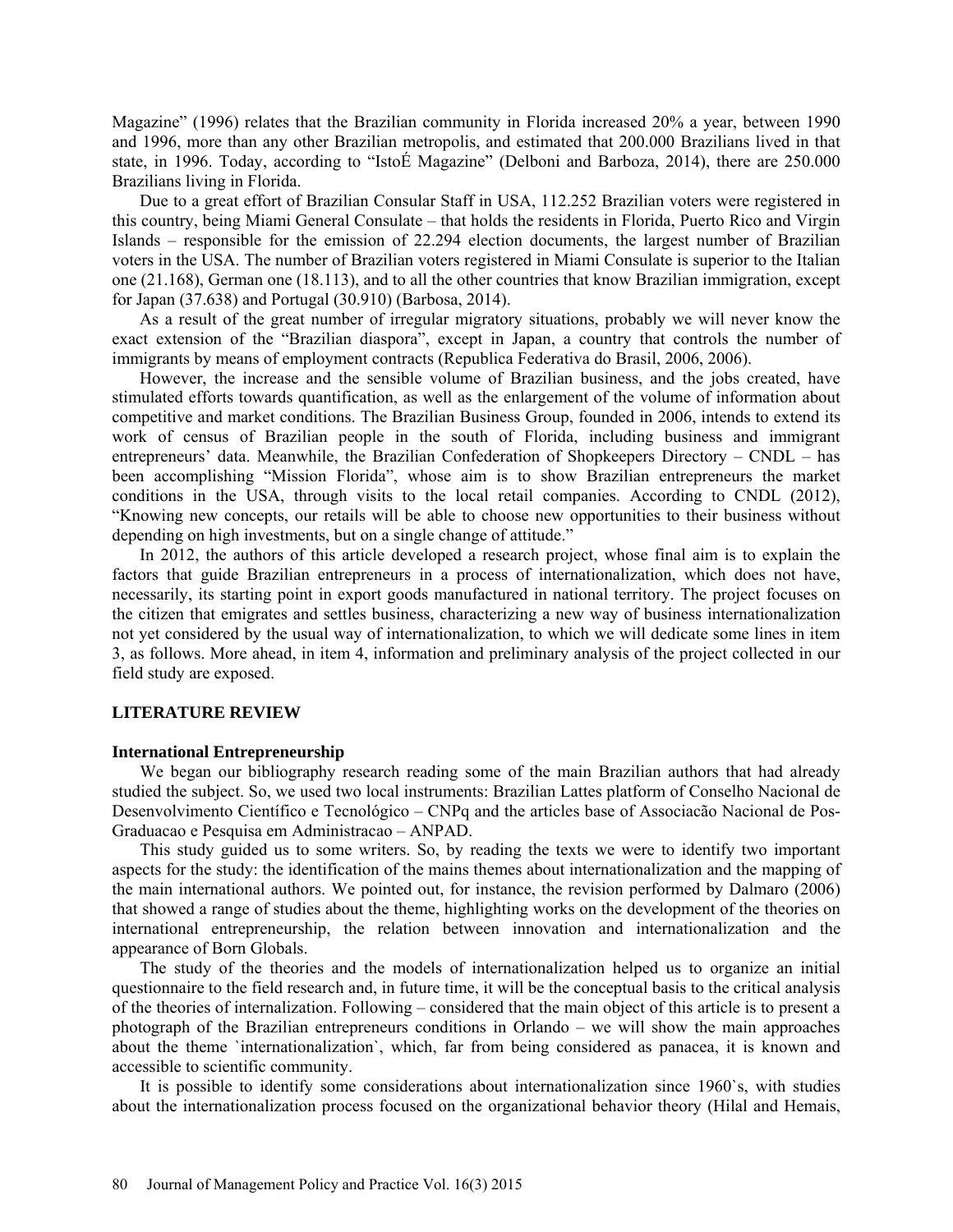2001). This process of internationalization is regarded, since then, as a rational process based on increase and can be focused not only on the enterprise itself, which drains off its position in the origin country and searches for opportunities in abroad markets. But also on the entrepreneur himself, who sights the possibility of advantage or gains through networks and the possibilities to explore and develop new markets. In both cases, there are meaningful efforts from academia towards explaining the process of internationalization and creating models that can work as the basis for the next entrepreneurs minimize their trade risks.

### *Theories of Expansion*

The export is the simplest option for small enterprises to internationalize, but it offers little control over the international activities, bringing a performance in a level below the ideal one (Crick and Jones, 2000). However, studies on this matter involve other approaches and aspects, such as the innovative culture the enterprises assume in international markets (Knight and Cavusgil, 2004), or social relations that can help to identify opportunities abroad (Ellis and Pecotick, 2011).

Still on this matter, according to Holland (1999), the process of internationalization of an enterprise has basically three stages:

- Export
- Launching offices abroad
- Displacing production structure

### *Economic Theories*

According to the theory of the market force, huge monopolistic or oligopolistic firms use their structure to create market barriers. This strategy allows such a strengthening that the internationalization would be an action more easily executed (HYMER, 1960). This internationalization theory proposes to the transactional firms to go in abroad market by means of direct investments, instead of license, when they have differential advantages in relation to other firms (COASE, 1937).

Another version – the eclectic paradigm theory – to the economic theory involves the internationalization of production and looks for a differential over competitors, instead of giving their rights in to other firms (DUNNING, 1977).

#### *Behavior Theories*

Uppsala's model is the one in which the process of internationalization happens in a gradual way, oriented by the psychic proximity, from the amount of knowledge the entrepreneur takes from the abroad market (JOHANSON & VAHLNE, 1977). This model was divided into two lines: the first would be the one of the traditional model, which is based on the experiences of the internationalization through smaller psychic distances, for they would present less linguistic and cultural differences, for instance.

The other one includes the internationalization in Networks, which involves business whose process occurs in relationship network that help and minimize risk, working as a support to a new firm (JOHANSON & MATTSON, 1986). In this way, these bonds of relationships and social interactions among the entrepreneurs, not necessarily the psychic distance, would determine the success of the process of internationalization.

In McDougatt and Oviatt's theory of international entrepreneurship (2000), we have a more comprehensive work involving fundamental aspects, such as commercial management, competitive advantage, prices and resources in other country, besides the combination among innovation, proactivity and risk aversion. These authors point out that there are four types of international enterprises trading startups, multinational dealers, geographically focused startup and global startup. They also indicate that the enterprises have different advantages and speed to the internationalization, determined according to 4 forces: viability, motivation, mediation and moderation. So, the concept is turned to the analysis that the entrepreneurs have in relation to an opportunity of international expansion and the use they make of it.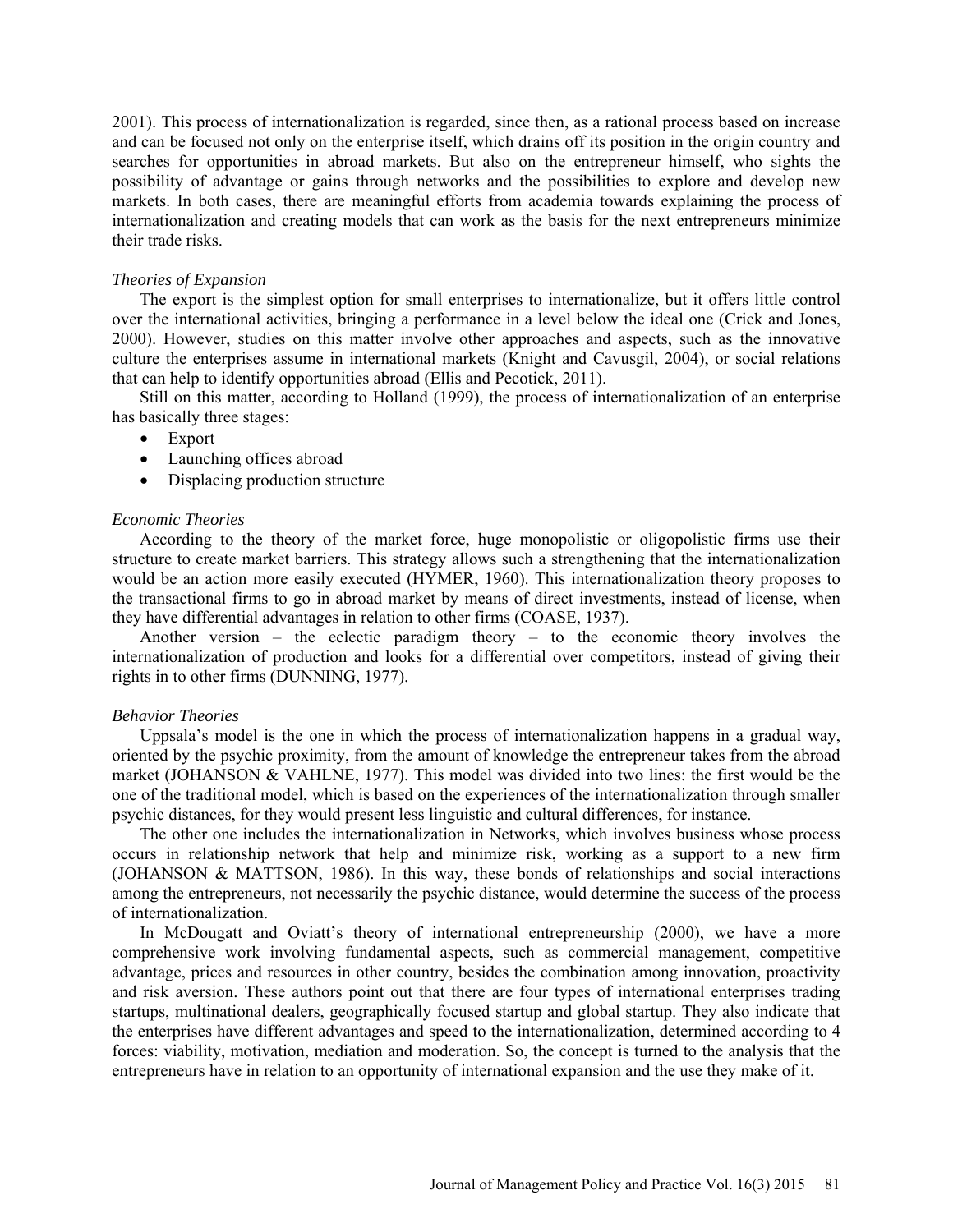#### *Born Global Theory*

McDougall and Oviatt (1994) analyzed 24 studies of enterprises that have challenged the traditional theories of entrepreneurship, once they had different characteristics of internationalization, compared to multinational enterprises and the ones already settled in the local market. According to Dib (2008), born global are enterprises founded after 1990, holding international activities for a period between 2 to 15 years after their foundation, with a percentage of revenue coming from operations abroad (between 5% and 75%) and market comprehension (two or more international markets).

### *Cultural Adaptation Theory*

Transcultural adaptation is defined as the degree of psychological comfort in different aspects involving the immigrant life in the destination country (BLAK, 1988). This author analyzes the adaptation based on three main aspects: degree, way and facets. In relation to the degree of adaptation, four stages are revealed, presented by the U-curve. It begins with the period of enchantment and gleam, due to the novelty of the new country, going to the period of frustration and hostility, as a result of cultural conflicts. The curve passes by the period of stress reduction, for having acquired more linguistic skill and locomotion, to end in the adjustment, when the one presents the capacity to live in an ambient efficiently and with no anguish (BLAK, 1988).

Being fundamental for the theoretical enrichment of the Internationalization of Business, the study, resumed above, did not supply us entirely for the purposes of this article. Probably, it will be necessary to have an additional investigation in the theory of human migrations area, in which we can insert entrepreneur bias, proposing a new model of internationalization.

#### **Orlando City**

Worldwide known for being the seat of huge theme parks and resorts – along with its neighbor Kissimmee – Orlando city holds a fix population of less than 250.000 inhabitants. It is, however, one of the most visited city in the world, having received more than 50 million tourists a year, in average, in the last decade. From these ones, the number of Brazilian tourists exceeds a million a year. In spite of this, the city works. Except for the height of the season period, you can find parking places in malls, parks and resorts, the traffic is normal and all of the 100 thousand hotel units are able to hold their millions of visitors. Its International Airport (MCO) is the 13th busiest one in the USA and the 29th one in the world. One of its attributes is the important industrial and technological Center. The metropolitan area holds a business set focused on digital media innovation, agricultural technology, aviation and software design. Over 150 international enterprises, which represent about 20 countries, have offices in the county. Today, Orlando has the 7th largest research park in the country: the Central Florida Research Park, with more than 1.025 hectares (4,15 km²), besides being an important military navigation simulation center, developing and applying simulation projects for Army, Air Force, Navy and Coastguard.

A vital part of local economy is Tourism. Orlando is the basis area of Walt Disney World Resort, Universal Orlando Resort and Sea World. The convention industry is also important to its economy. The Orange County Convention Center, enlarged for more than 200.000m² of room of expositions in 2004, is now the second largest complex of conventions, concerning space in the USA, losing for McCormic Plaza, in Chicago, only.

According to Forbes Magazine (Murray, 2012), Orlando has got the second place in greatest number of rooms rank in the USA, coming right after Las Vegas. It is also one of the busiest American cities, concerning conferences and conventions. Historically, accommodations in Orlando are demanded by lowincome families, but there are also luxury hotels, like J W Marriott Orlando or Ritz-Carlton Orlando Grand Lakers.

Talking about cultural production, Orlando seats the Florida Cinema Festival, which takes place in different parts citywide, and is one of the most respectable local cinema festivals in the country, attracting beginner filmmakers of the whole world. The city is very popular among independent filmmakers and the incentives of Florida State have contributed to increase the number of movies that are made in Orlando and in other cities of the state, too.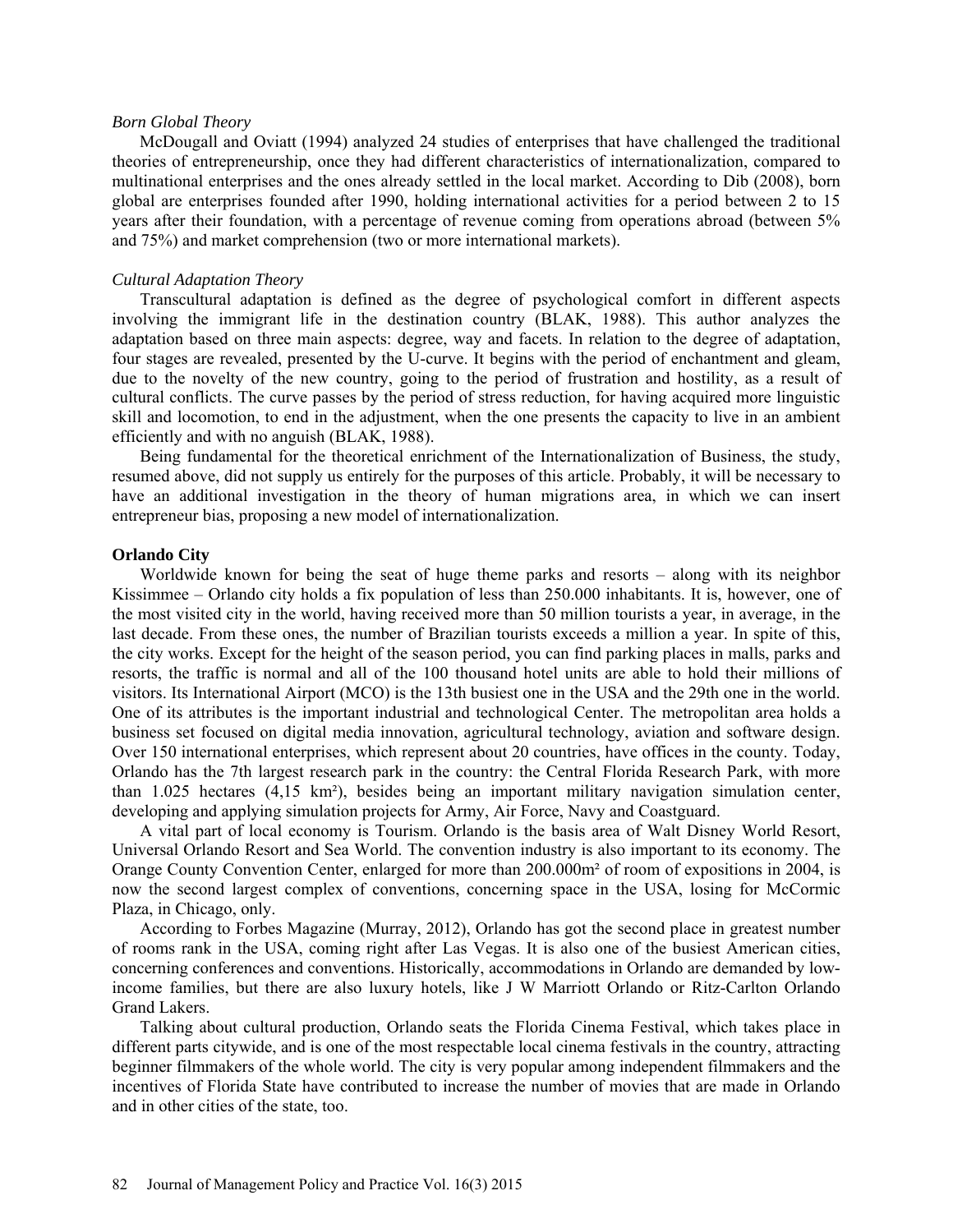The city also has an expressive number – not accounted, yet- of Brazilian residents and entrepreneurs and, due especially to this, it was chosen to be the basis of the first phase of the research, which we are going to relate. Some other facts that contributed to this choice were the concentration of Brazilian business alongside of International Drive, its most famous avenue, and the travelling costs for the researchers.

### **METHODOLOGY**

There are diverse classifications for the scientific researches that usually adopt their won elements for categorization. Especially in the present research we are convinced that it is a basic research, specifically for adopting the concept of Frascati Manual, edited and kept by Organization for Economic Co-operation and Development – OECD. This manual describes the basic research as "an experimental or theoretical work undertaken primarily to acquire new knowledge of the underlying foundations of phenomena and observable facts, without any particular application or use in view" (OECD, 2002, p. 77).

Just to remind that the main objective of this article is to expose the result of a basic research, we pass on to the description of the observed results, aiming, in a second place, at the identification of the hypothesis to be explored in future works.

The first phase of this research project involved data and information collection, presented in this article. Its objective is mainly to bring elements related to size of business, number of employees, origin and profile of workmanship, schooling, adaptation, level of quality in products, attendance and aggregate services.

The enterprises initial mapping was performed by Brazilian supported local sites and Brazilian local newspapers. This initial sounding put in evidence experience business activities, but not the enterprises population, something these researchers were hopeful to get by the first visit. But today, after four visits, it is still unknown. In this first survey, 266 firms and institutions distributed mainly in areas of Foods, Leisure, Retail Trade, Health and Welfare, Home and Construction, Schools and Courses, Churches and Associations were identified.

Afterwards, the research group planned and organized the information collection instruments. In view of the exploratory nature of the first phase, we decided for a structured questionnaire, associated to semistructured interviews, avoiding an invasive questioning in relation to the respondent. The first instrument aimed to get quantified and objective information and the second one was able to provide some ethnographic inferences of the population, but they still need analysis. Tue questionnaire was divided in theme areas, mainly related to business administration – basic activity, financial management, marketing, human resources, purchasing and inventory – but it also included data that gave personal information about the entrepreneurs, such as attitudes and managerial skill, age group, schooling, migration time and some others.

Previously two entrepreneurs were contacted – the ones settled in the city for over twenty years – who were ready to contribute as informers, to whom we owe so much for the indications and presentations of potential respondents, tactics of approach and reliance acquisition by the interviewed people. In some cases, the entrepreneurs agreed to give answers only after personal and detailed information about the intentions of the project presentations. We felt that they were trying to avoid indicating the Yellow Brick Road for possible future competitors.

The first impression that we had by the first visit, in October 2012, was that there is a low degree of Association among the entrepreneurs, showed by the difficulty of Brazilian people to get organized in only one class of activities, even with only one ethic group. This is completely different from the situation of several Spanish immigrant groups in that area, in a general way. There are Brazilian associations, like the Chamber of Commerce – it is our main reference – and some Clubs and Professional Groups. However, they work in an isolated way, losing social, economic and political force, obviously. Unlikely to what seems to happen in Boston region, for example –where we find indicators of great collective venture and high ethnic organization – Brazilian entrepreneurship in small business in Florida seemed to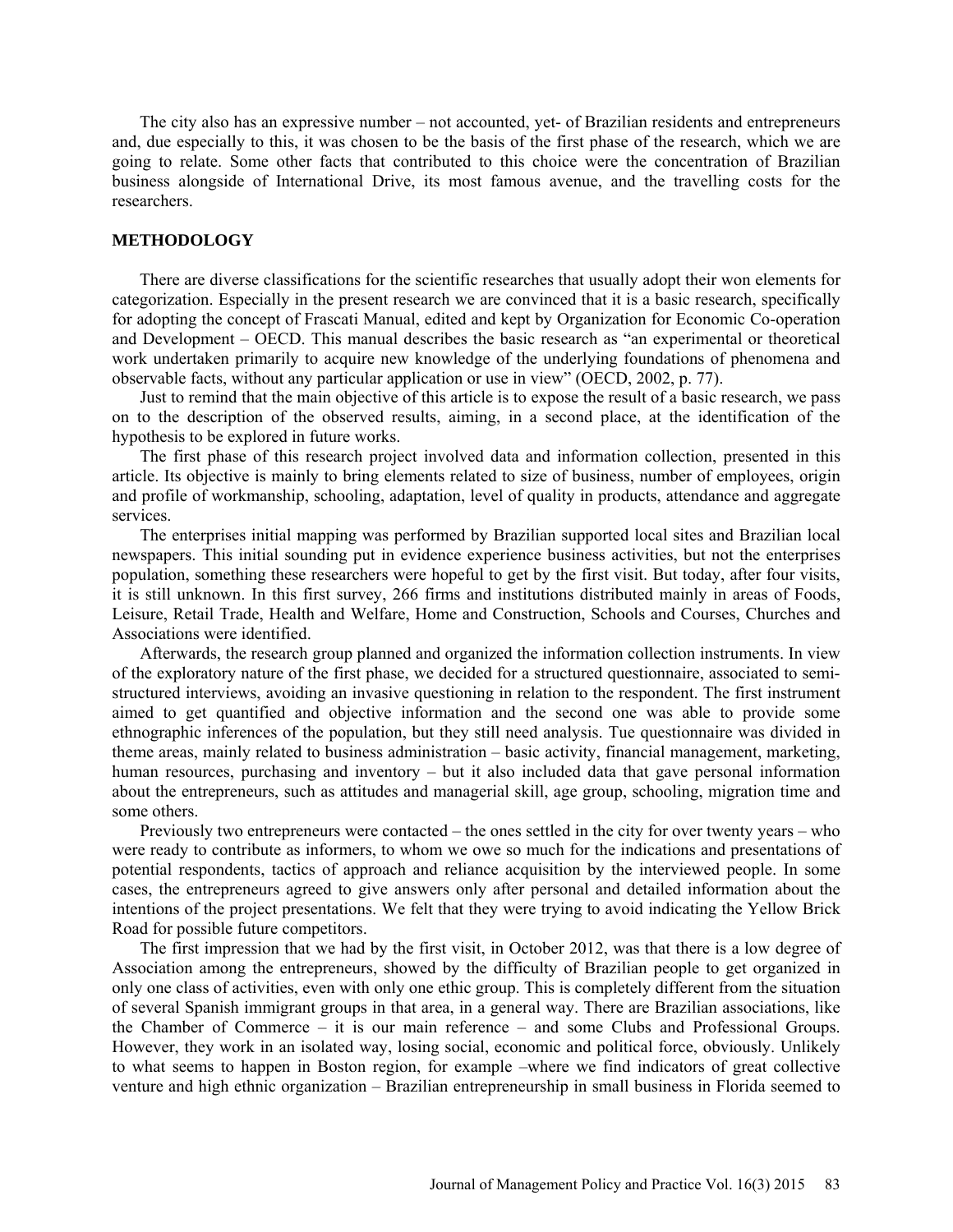us to come from individual initiatives and held by people with high degree of self confidence and little risk averse.

It is considerable the dependence of most of business on Brazilian tourism. The call is so strong that we can find some shops with names in Portuguese and Brazilian flags on the store windows, whose owners were from Argentina or India.

Since the first phase of the works, it was possible to verify the need for a theoretical section of research in Internationalization of Business and/or International Entrepreneurship that fulfilled immigration theme. It is really meaningful in the researched sample the presence of entrepreneurs who were there due to the opportunity to leave Brazil. This motivation seemed greater and more intense than the entrepreneur purpose to enlarge his business economic success in the origin country, as the theories of internationalization suggest.

In 2013, after analyzing initially collected information, a second questionnaire was elaborated, free from questions that were not necessary, after analysis of the exploratory phase, but compatible to the first one, in order not to endanger the consolidation of the quantitative data. In the second visit, in November 2013, the works took place more easily due to two factors, the first one, the experience acquired by the researchers, and the second one, very important and revealing, the overtaken of the distrust from local Brazilian business community, which was found in the first travel. We attribute the minimization of the distrust to factors like keeping in contact through e-mail, the divulgation of the information on the site of the present research project and the return of the researchers, who began to be known in the local social ambient, reliable condition typical of Brazilian people relation system.<sup>1</sup>

On the second stage, about 28 entrepreneurs were interviewed. The data put together with the first 12 questionnaires were studied and presented some correlations.<sup>2</sup> With the assembled information in hands, we started a series of debate within the research group, which culminated in realizing the need of one more interview. This occurred in May 2014, with interviews less dependent on a pre established questionnaire, of which only some entrepreneurs took part, mainly those living in the USA for longer time, with greater participation in Brazilian business community organizations, as well as professionals specialized in migration and tax and labor issues in the USA.<sup>3</sup>

#### **Data Analysis**

The sample is made of individual entrepreneurs in retail business, food, services and journalism, but the first type predominates.

### *Age Group*

Preliminary information and bibliography research done before the first visit made the authors formulate the hypothesis of the existence of two distinct groups: the first one formed by young entrepreneurs that would have arrived at the USA porting complete college degree and already being business people. The other, presumed to be formed by older entrepreneur people that would have arrived at the USA in the decade of 1980, and established as workers of some other firms to, then, have their own business, as presents Table 1.

| <b>Interval</b>     | $\frac{0}{0}$ |
|---------------------|---------------|
| From 21 to 30 years | 7.4%          |
| From 31 to 40 years | 33.3%         |
| From 41 to 50 years | 18.5%         |
| From 51 to 60 years | 33.3%         |
| From 61 to 70 years | 3.7%          |
| From 71 to 80 years | 3.7%          |

### **TABLE 1 AGE GROUP**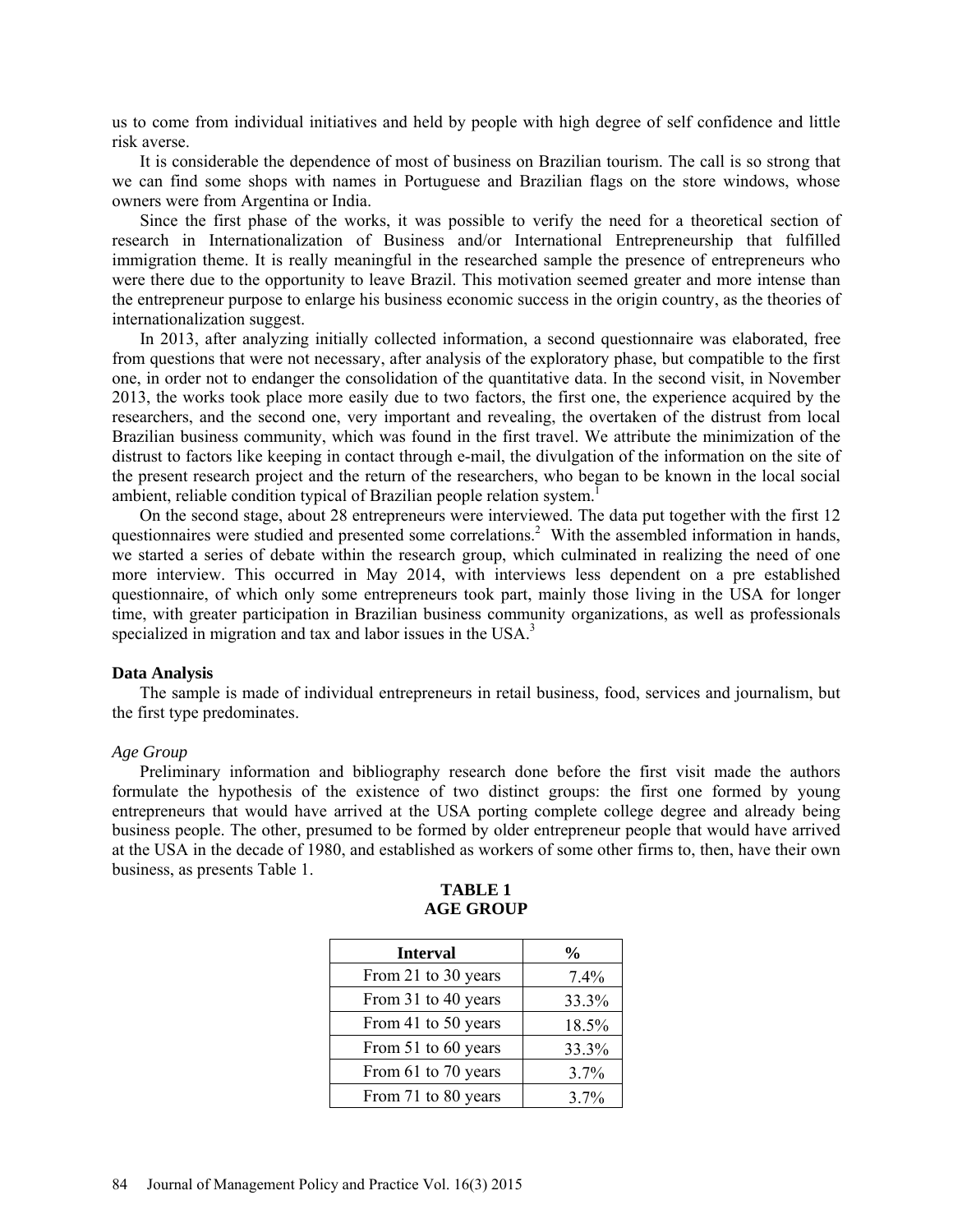In fact, this information allows us to classify the groups as mentioned above. However, once we correlated the age group data with the members of the group, the hypothesis did not confirm. The average age in both of the groups was practically the same, 47 years old. The standard deviations were also very close.

### *Emigration Time*

In the sample, the average time of emigrate from Brazil to The USA is of 12 years.

### **Formal Education/Schooling**

The level of the formal education in the sample is surprisingly high, with a bit more than 70% of the entrepreneurs having complete college degree and/or graduation degree. We did not identify in the sample cases of schooling, at the mentioned levels, obtained in the USA. However, further information show that there are Brazilian entrepreneurs with formal education obtained in the USA, as shown in Figure 1, especially graduation level.



**FIGURE 1 FORMAL EDUCATION/SCHOOLING PROPORTION**

*Correlation Between Formal Schooling and Time of Emigration*

Another hypothesis formulated before was that there would be more people with more schooling time among those who have less time in the USA. Yet, we got the following data,

- The index of total correlation between schooling and time of emigration in the sample is  $-0.03$ , that is, there is no correlation between these variables;
- People who arrived at the USA only with the high school degree were in the country for 14.88 years, in average, with standard deviation de around 10;
- The ones who arrived at the country with complete graduation course were in the country for 10.87 years in average, with standard deviation around 7.5;
- Those who arrived at the country with graduation course level were in the country for 17 years in average, with standard deviation around 14.

Again, the hypothesis cannot be confirmed by the data in the sample, once there is no total correlation between schooling and time of emigration, and the highest schooling level is among those who have higher average time of emigration, although presenting a higher standard deviation.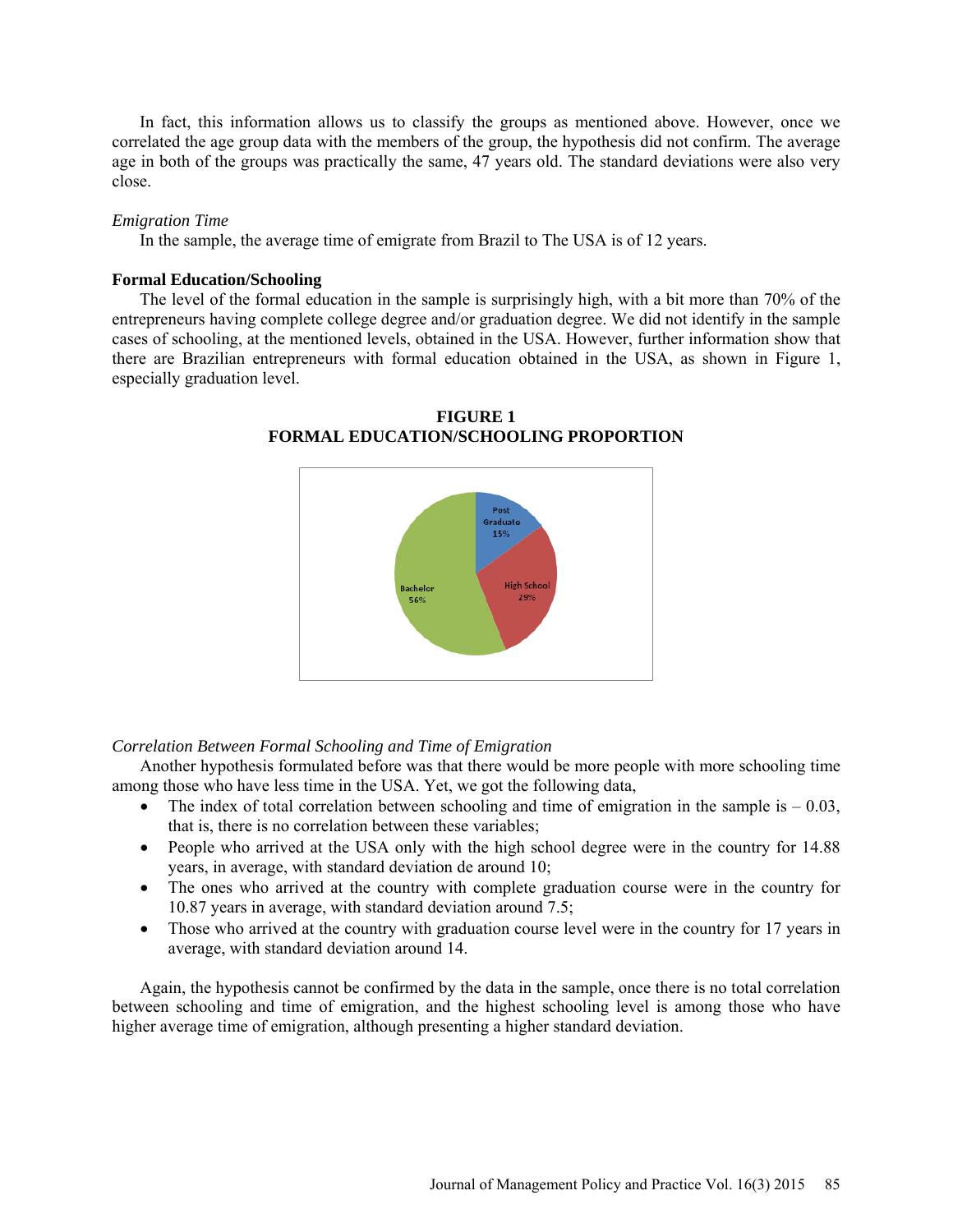### *Correlation Between Occupation and Time of Emigration*

The correlation of data of the sample among these variables (Table 2) demonstrates that people who already hold business appear among those with minor average time of emigration. The ones known as *adventurers* (with no perspective of work) appear among those having higher average time in the USA.

| How                | Time in the USA Average |
|--------------------|-------------------------|
| As an entrepreneur | 8.4 years               |
| Whit a job         | 14.8 years              |
| No job prospects   | $15.5$ years            |

# **TABLE 2 STATUS WHEN ARRIVED X TIME IN THE US**

We must notice that the sample is entirely made of people who are entrepreneurs at the moment, including the ones who arrived at the USA as workers and those *adventurers* who became entrepreneurs. The data corroborate the personal perception of many of the interviewed people, who pointed for a 'new generation` of people arriving at the city of Orlando as entrepreneurs, revealing a kind of change in Brazilian emigrant profile, from *adventurers* to *entrepreneurs*.

### **Occupation in Brazil before Emigrating**

# **TABLE 3 OCCUPATION IN BRAZIL**

| Didn't work              | 10.7%   |
|--------------------------|---------|
| Formal entrepreneur      | 53.6%   |
| Government employee      | $7.1\%$ |
| Informal entrepreneur    | 3.6%    |
| Private company employee | 25.0%   |

More than half of the respondents (53.61%) were formal entrepreneurs in Brazil (Table 3). But, if we remove this amount from the sample and check their occupations when they got to the USA, we will find surprising data presented in the Table 4.

### **TABLE 3 OCCUPATION IN BRAZIL**

| As an entrepreneur | 56%   |
|--------------------|-------|
| Informal employee  | $3\%$ |
| No job prospects   | 31%   |

Most part of those who were entrepreneurs in Brazil held this condition in the USA. Nevertheless, around 44% of the ex-entrepreneurs in Brazil seem to have decided to face life in the USA initially without this condition, with high percentage of *adventurers* (with no work perspective). We shall notice, once more, that all of them are entrepreneurs today.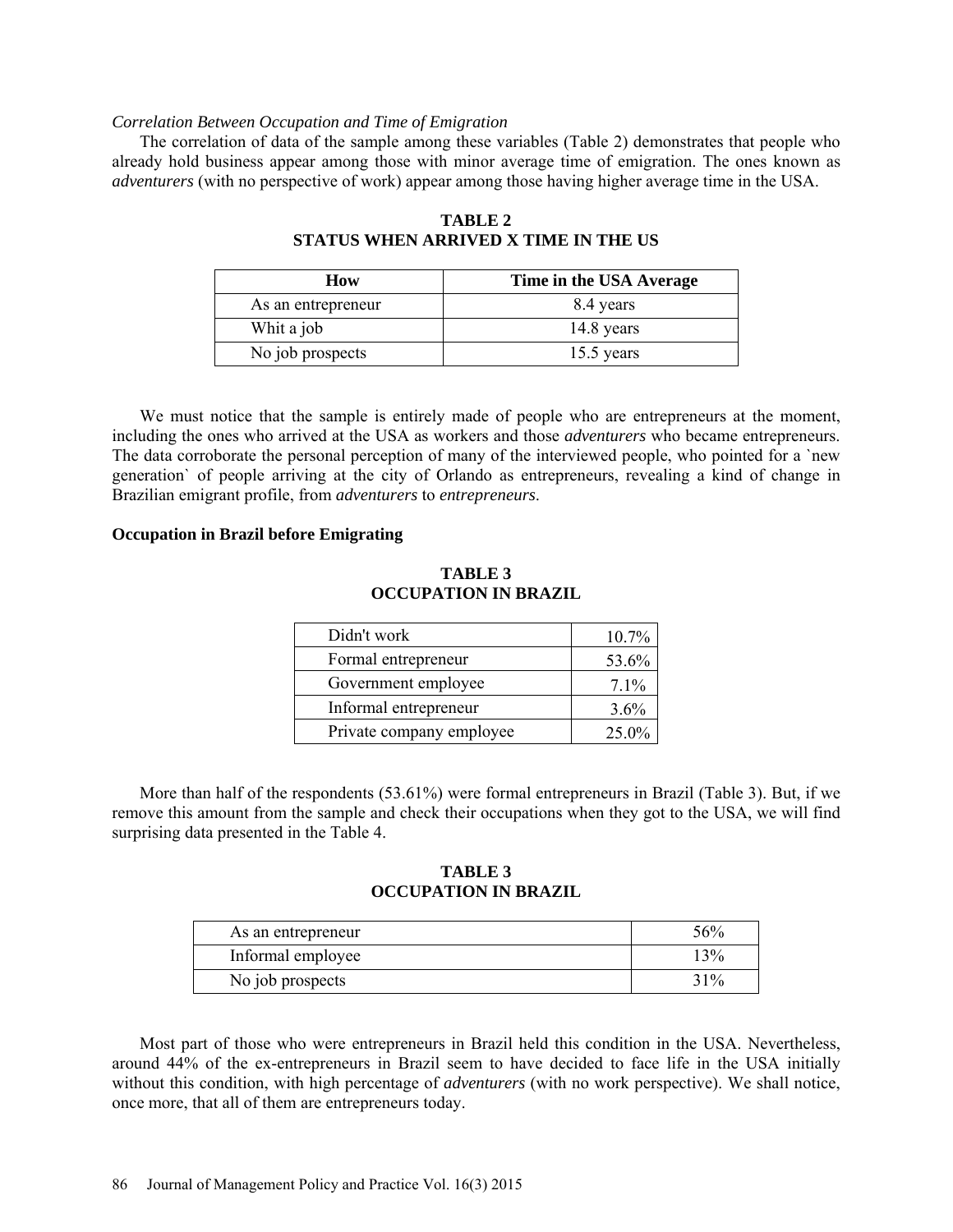### **Initial Occupation at the USA**

Turning back to the total of the sample, we verify in Table 4, the conditions in which the present entrepreneurs arrived at the USA.

| No job prospects   | 44.4%   |
|--------------------|---------|
| Informal employee  | $111\%$ |
| As an entrepreneur | 37.0%   |
| Formal employee    | $7.5\%$ |

**TABLE 4 WHICH STATUS ARRIVED IN THE USA?**

Only 37% of Brazilian entrepreneurs established in Orlando at the moment got to the USA in this condition.

### **Why Left Brazil**

This question brought us an important factor to elucidate the conditions and characteristics of Brazilian emigrant entrepreneurs in the city of Orlando.

We arranged the answers in four categories:

1. Do not Want Brazil anymore – 40.0%

Answers such as `I quitted because of violence`, `I`m tired, it`s infeasible`, `I`d like to improve the quality of my family life` were grouped in this category. The most frequent items were security, education and health.

2. Were Enchanted with the USA – 21.0%

Answers of the entrepreneurs who declared have decided to quit Brazil after a trip to the USA, when they were amazed with the infrastructure and the urban order, the cleanliness, the balance between taxation and social justice and the formal education. We call the attention here to the fact that 56% of the interviewed people said that they arrived at the USA through Orlando, showing the enchantment it causes on Brazilians.

3. Personal Opportunities – 18.0%

Category of the answers of those left Brazil for seeing opportunities to study (English Language in especial). Because parents are living in the USA would offer opportunities for new personal experiences, because they found a way out for their problems in Brazil (matrimonial ones mainly) and other personal situations.

4. Business opportunities – 21.0%

Answers of people who declared having left Brazil because of business opportunities for market expansion, by means of franchise or another commercial activity.

Only 21% of the present entrepreneurs in Orlando emigrated from Brazil to the USA looking for business opportunities. For researchers looking for economic motivations for internationalization of business, this research data may seem deceptive. Nevertheless, it was able to open a huge perspective for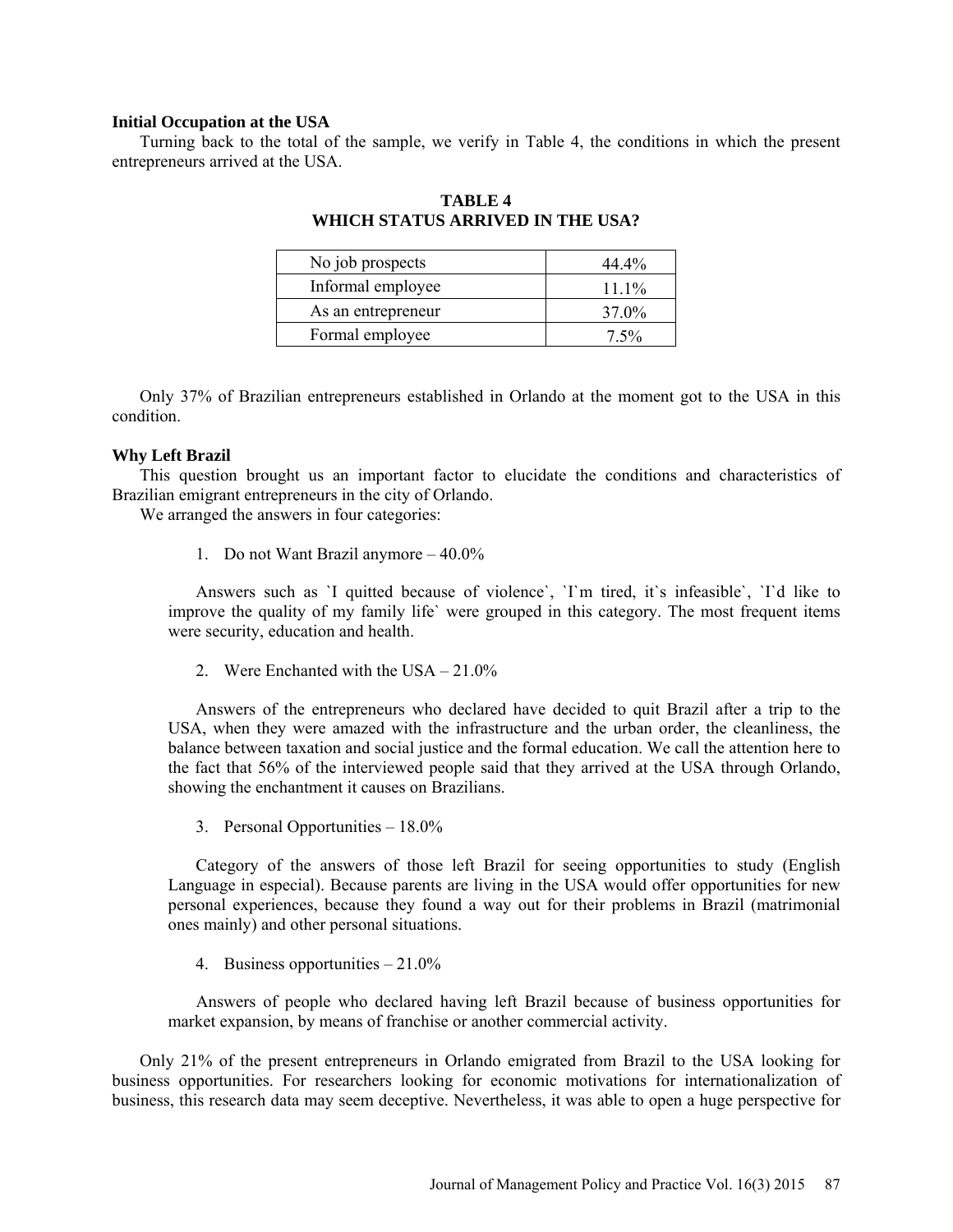the inference of the motivations of "Brazilian silent migration" in the last thirty years, a phenomenon that "Relatorio Final da CPI da Imigracao" (Republica Federativa do Brasil, 2006) called "Brazilian diaspora".

Furthermore, it authorizes these researchers to suggest that the present models in the literature about internationalization of Business and International Entrepreneurship should be reviewed towards the inclusion of non-economic motivations for the internationalization. Even motivated by the feeling of aversion to Brazil or of the enchantment with other country or city, the migratory movements we observed can bring economic consequences, expressed by means of employment and investments that affect both, destine and origin economies.

### **Business Extension in the USA**

In terms of extension, the sample data of Brazilian enterprises in Orlando are distributed as Table 4 presents:

| Big companies    | $3.7\%$  |
|------------------|----------|
| Small companies  | 85.2%    |
| Medium companies | $11.1\%$ |

**TABLE 4 BUSINESS SIZE IN THE USA**

In Brazilian national territory, according to the Instituto Brasileiro de Planejamento Tributario – IBPT (2012), Brazilian enterprises are classified in the category of micro and small sizes, representing 85% of the total. Medium and big size enterprises represent only 15% of the sum. These data presented perfect correlation with those we had in Orlando.<sup>4</sup>

### **Knowledge in Business Area**

The theories of entrepreneurship point out the need to know the target market, mainly to minimize risks. In this way, we asked the entrepreneurs about previous knowledge before starting business. Table 4 presents the percentage of entrepreneurs who knew the type of business and the American Market.

|     | <b>Knew the Type of Business?</b> | <b>Knew the American Market?</b> |
|-----|-----------------------------------|----------------------------------|
| YES | 56%                               | 37%                              |
| N() | 44%                               | $63\%$                           |

**TABLE 4 PERCENTAGE OF KNOWLEDGE OF THE BUSINESS**

A SEBRAE (2007) study did in the 27 Brazilian Units of the Federation, with 14.181 firms created between 2003 and 2005, 13.428 of which are still working and 755 extinguished, showed the success factors for these entrepreneurs. In the result, `good knowledge of the market they work` was one of the most important characteristics for the entrepreneurs in relation to managing abilities.

The great number of negative answers to knowledge of the fields of business suggests a businessman with low administrative profile, moved by personal impulses to the implement of his own business and low risk aversion. This suggestion got force when we identified that more than a half of the respondents alleged not to know the particularities of the market in which they intended to work.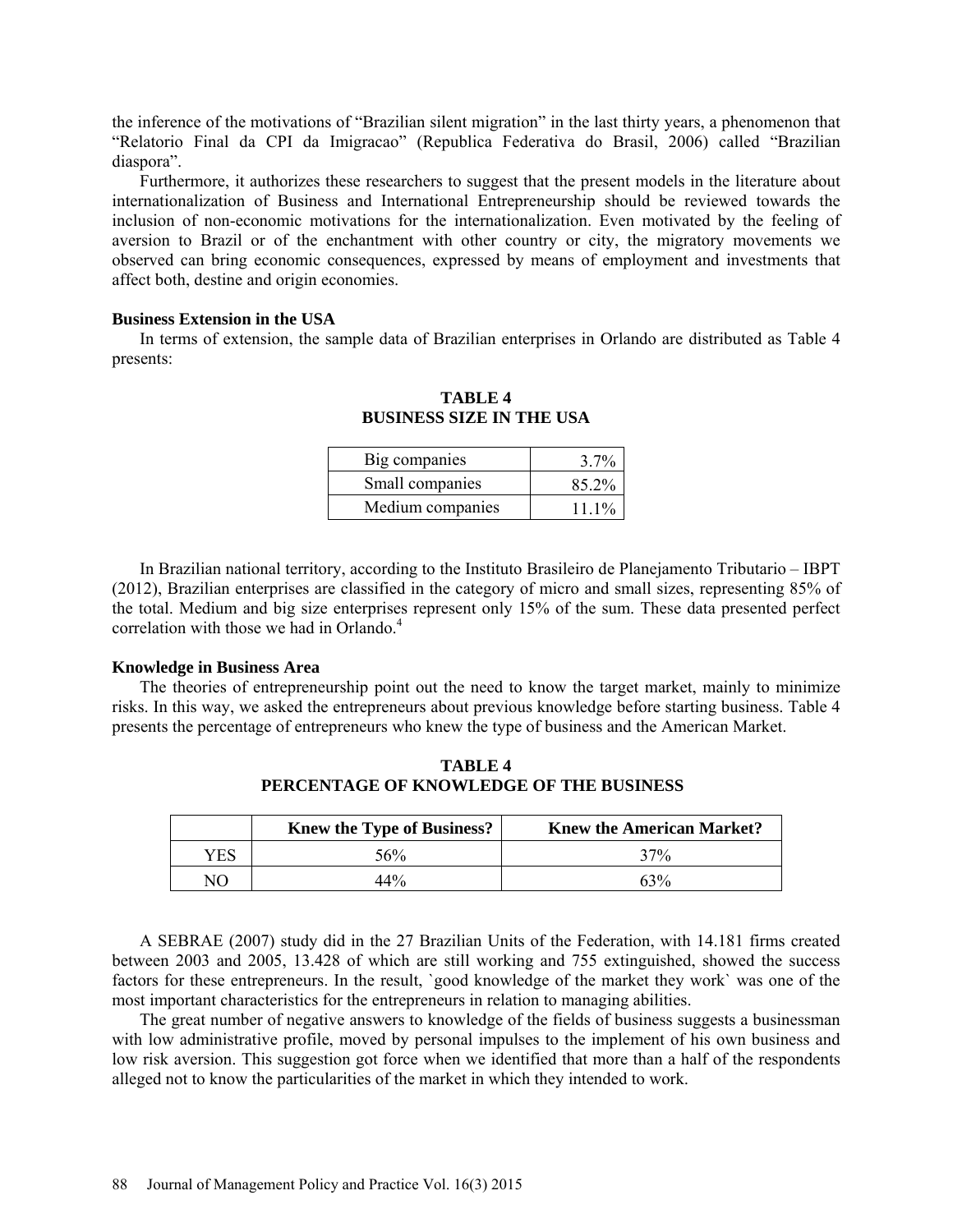#### **Differences and Similarities Between Brazilian and American Business**

We also analyzed if fields of business of entrepreneurs in the USA were the same to or different from what they did in Brazil, as Table 5 presents. It also includes those who were not entrepreneurs in Brazil and separates those who are entrepreneurs in the USA and still make business in Brazil.

|                                     | Work in a DIFFERENT industry in US than used    |     |
|-------------------------------------|-------------------------------------------------|-----|
|                                     | work in Brazil                                  | 67% |
| General responses                   | Work in a SAME industry in US than used work in |     |
|                                     | <b>Brazil</b>                                   | 33% |
| Only responses                      | Work in a DIFFERENT industry in US than used    |     |
| that were                           | work in Brazil                                  | 69% |
| businessmen in                      | Work in a SAME industry in US than used work in |     |
| <b>Brazil</b>                       | <b>Brazil</b>                                   | 31% |
|                                     | Work in a DIFFERENT industry in US than used    |     |
| Only that kept<br>their business in | work in Brazil                                  | 57% |
| <b>Brazil</b>                       | Work in a SAME industry in US than used work in |     |
|                                     | <b>Brazil</b>                                   | 43% |

## **TABLE 5 INFORMATION OF TYPE OF BUSINESS FIELD IN THE U.S.**

The majority of the sample of present Brazilian entrepreneurs in Orlando makes different business. This can indicate 3 alternatives to the choices of the entrepreneurs: *i*. the entrepreneurs realize that their origin work area fulfilled in the USA, *ii*. They observe another opportunity and do their search before trying to work in the area they worked and *iii*. They just want to change life and hold the opportunity that shows. These alternatives elaborated *a posteriori* still need confirmation.

The fact is that the great number of answers showing different working areas combined to a meaningful part of those who declared not to know previously their present area of business and market (previous item) suggests decisions with small relation to academic framework of contemporary management.

### **Employ, Employability and Employees**

About 55% of the sample of Brazilian enterprises in Orlando started working with only the owner, with no employees. By the time of the research, nearly 25% of the firms did not have any employee. Facing lack of information about the total amount of employs created in the USA by Brazilian business, this is a fact that allows us to affirm that, at least, there is employs generation in Brazilian business. Despite the fact that the majority of employees in these enterprises were Brazilian, we could also find Spanish, North American and workers of other nationalities.

`I`m not sure if people are aware of how big and increasing is the rule of some immigrants as firm owners`, said David Dyssegaard Kallick, research director of Fiscal Policy Institute to the NY Daily News. `Immigrants are expanding economy, and this is real' (Gazeta Brazilian News, 2012).

As we learned from Schumpeter (1961), the entrepreneur is, over all, an innovator that pushes the economic and social development, by means of reform or revolution in production patterns. It seems to be what we can find among Brazilian entrepreneurs in Orlando.

In the People Management field, none of the entrepreneurs has declared to have relatives working in their firms and 68% of the new employees are unknown people. However, when asked about what is more important to be an employee – being reliable or having knowledge – of the work, the answers were:

- For 75% being reliable is more important,
- For 25% having knowledge of the work is so.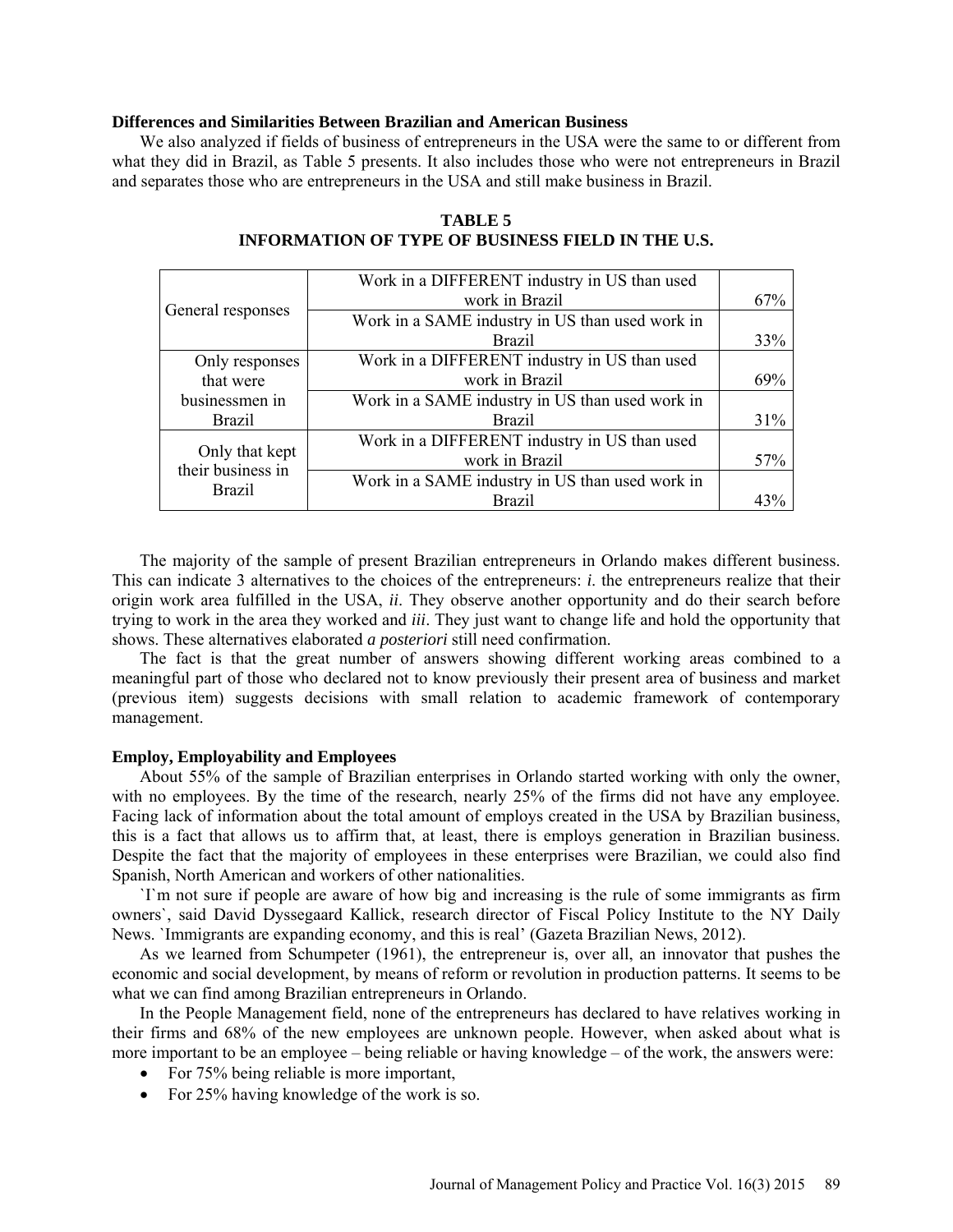These answers seem to correspond to a signalization of Instituto Brasileiro de Geografia e Pesquisa – IBGE (2003) that micro and small firms are `an alternative for a great part of surplus labor force, usually with low qualification`. Nevertheless, a look over the nature of job relation in Brazilian society can easily explain that personal confidence is a decisive factor for a Brazilian employer to keep some personnel under his control, especially in small business where the owner`s look is permanent. After all, `the eye of the owner makes the ox fat.<sup>5</sup> Professional reliance is not despised, but comes in second place. It is not to admire that Brazilian entrepreneurs, even being in the Land of `General Theory of Administration`, reproduce the patronage model of their cultural heritage.

#### **Return on Investments**

Talking about investments, 99% of the interviewed people said to be satisfied with their own business. They also declared the following return deadlines, presented in Table 6:

| Less than 1 year      | 48%   |
|-----------------------|-------|
| Between 1 and 2 years | 26%   |
| Between 2 and 5 years | 19%   |
| Not yet secceeded     | $4\%$ |
| Don't know            | $3\%$ |

**TABLE 6 RATES OF TIMES OF INVESTMENT RETURN**

#### **Expectations for the Future of Business in the Economy of Orlando City**

Besides an extremely short average term to the return, 75% of business people have optimistic views about the future of business, especially in Orlando:

- Great increase  $(54\%)$
- Some increase (21%)
- Stability  $(18\%)$
- Fall  $(4\%)$

One of the principal characteristics of the entrepreneur is optimism. This is what Dornellas (2014) suggests. According to him, these feeling make the entrepreneurs always foresee success, instead of imagining defeat. Moreover, `they love what they do. And this love for what they do is the main fuel to keep them more excited and self determined, making them the best sellers of their own goods and services, for they know, as nobody does, how to do it` (Dornellas, 2014).

#### **Layout and Stock**

Questioned about their layout, 25% of the respondents believe that is not suitable for your business and plan changes. Most, however, consider the layout adequate. Among the companies that maintain inventory, 50% of its entrepreneurs think this stock is correctly sized and the other half think that is missing space. The fact that anyone can declare that leftover space, shows that entrepreneurs are waiting for demand appear for after expanding sales.

### **Localization**

Looking in the literature about localization' firms decisions (Table 7) we identify the following facts (not mutually exclusive responses were allowed):

The stores' grouping in many US cities in malls and the need to create clusters destined for Brazilian tourists favor many entrepreneurs groups to invest in these spaces, transforming them into small islands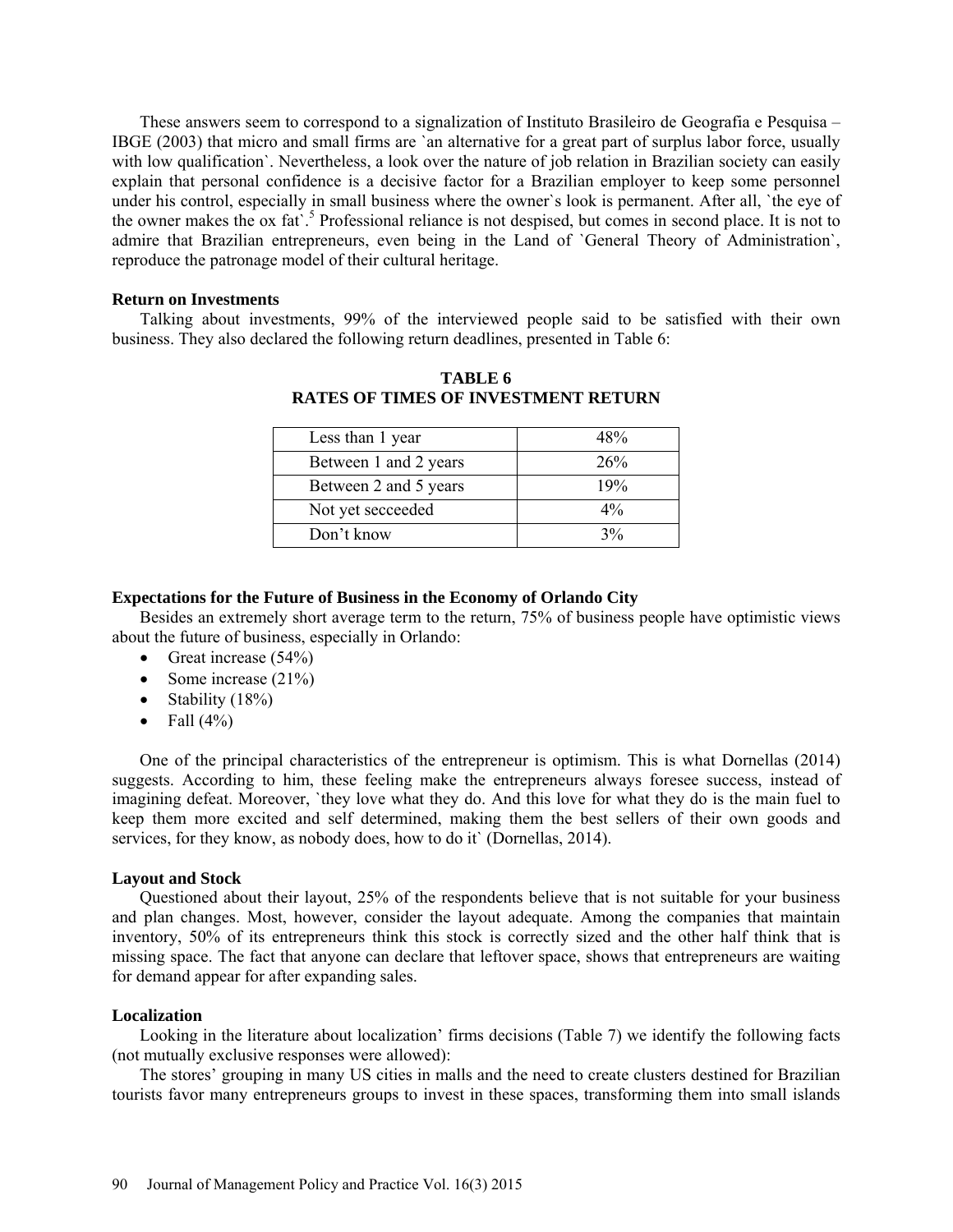of Brazilian business, while not necessarily form a business community. This is the case of Orlando, where the crowd malls bakeries, gender subsistence markets, restaurants, travel agencies, retail stores in perfumery, electronics and vitamins, among others. This facilitates the movement of clients and generates a full Brazilian climate in the US.

The majority of Brazilian' stores are located in malls along International Drive.

| Rental price                               | 48.15% |
|--------------------------------------------|--------|
| Customer ease of Access                    | 77.78% |
| Store internal space                       | 51.85% |
| The location is usual customers' frequency | 62.96% |

**TABLE 7 PERCENTAGE OF LOCALIZATION' FIRMS DECISIONS**

### **Pricing**

The pricing criterion for selling predominantly declared was the profit margin on the cost (54% of responses). The remaining respondents are divided between the pricing method in accordance with the competition or through the value perceived by the customer. It should be noted that a quick survey compared prices between online stores and American establishments reveal a practice of higher prices among the first, mainly in electronic items.

### **Communication and Advertising**

The following data indicate the preferred channels for advertising and publishing. Also here do not exclude responses were allowed.

### **TABLE 8 PERCENTAGE OF THE ENTREPRENEURS WHO USE COMMUNICATION AND ADVERTISING**

| Opened television      | 18.52% |
|------------------------|--------|
| <b>Tourist Channel</b> | 25.93% |
| Folder in other stores | 51.85% |
| Folder in hotels       | 48.15% |
| E-mail                 | 62.96% |
| Internet page          | 74.07% |
| Post mail              | 37.04% |
| Outdoor                | 7.41%  |

#### **Entrepreneurs Relation with the Brazilian Tourism and the City of Orlando**

About this issue, 56% of respondents declared that their business depends on Brazilian tourists to survive. However, 87.5% of them would not change to another city in search of other Brazilian tourists and 69% of respondents would not change their business even decrease the number of Brazilians in Orlando city.

This is business nonsense. The answers make us return to the real internationalization motivations, most of them personal ones, over issues such as market expansion and business opportunities. It seems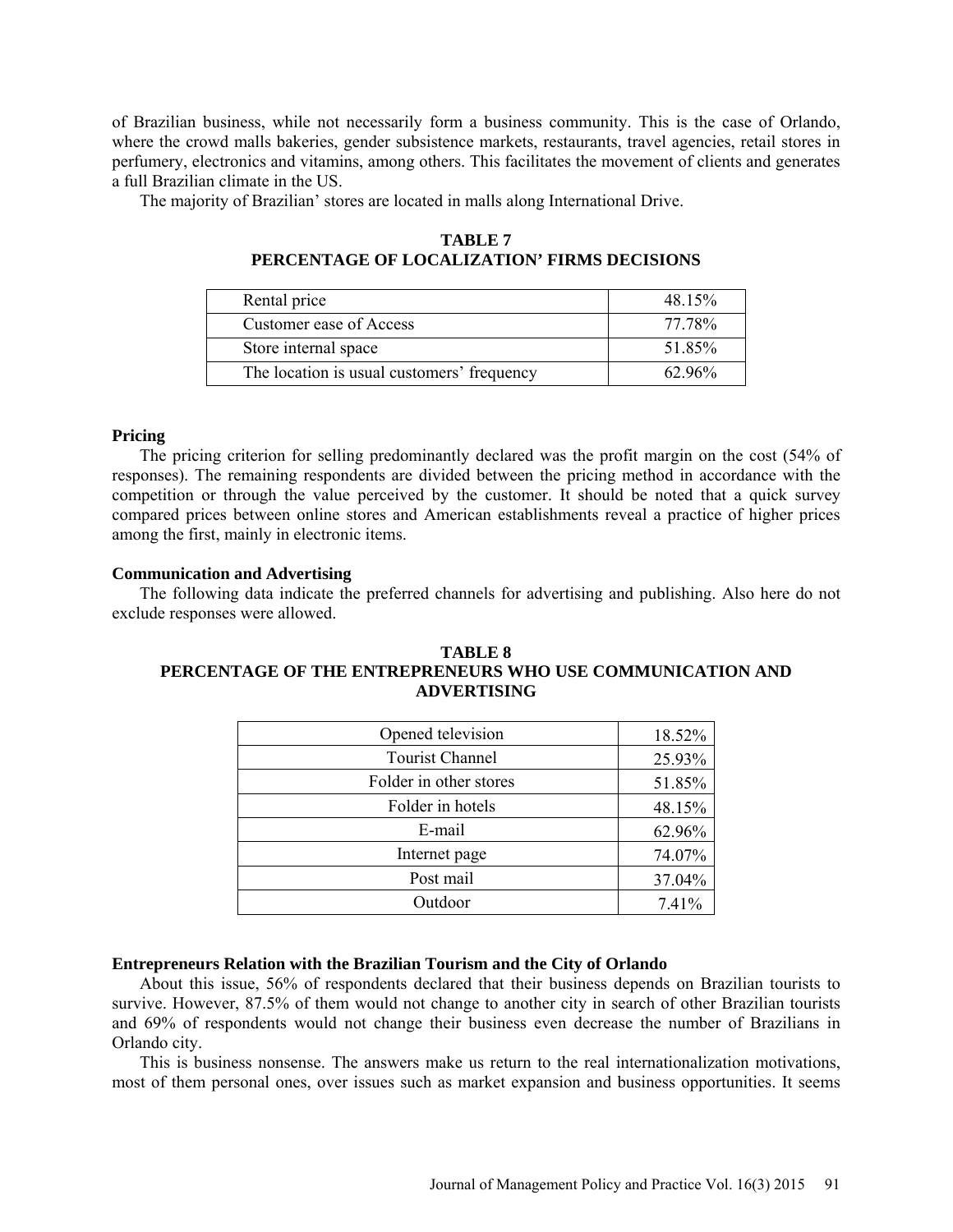that the attachment to the country and, in particular, to Orlando, makes entrepreneurs break the rationality of economic decisions and cling to personal passions.

Another data obtained reinforces this argument. About 56% of respondents arrived in US by Orlando city. If we remember that many of the respondents said they had decided to establish business after feel delighted with the country, it seems they are also willing to risk their business to stay in the city.

No conflicts or severe difficulties in cultural adaptation were observed, as proposed by Black (1988) model. However, a deepening research through ethnological reference is still ongoing.

Finally, 65% of the sample declared accompanies Brazilian news on television, but 82% said they would not come back to Brazil. Those who responded they could return all made restrictions or conditions (around factors such as safety, quality of life and education) or told us that they just come back to visit.

### **SO WHAT**

Instead suggests the lovely smiles on the blue Miami sea background in some photos that illustrate the story titled "Live in Miami" presented in Brazilian magazine Isto É (2014), most Brazilian immigrants` life in the USA is not exactly represented by a tourism agency image. In our field research we found several entrepreneurs working 6 or 7 days a week, 10 hours a day, year round, with only one or two weeks of vacation – in Brazil employees have one month to spend their vacations. "Life is hard here in the Slave States", said many of them, but most do not want to go back.

The overall impression that we have been realized is the predominance of a reward feeling. The work is hard, taxes are not low, but see that the result of the work actually becomes a quality of life causes in Brazilian businessmen a kind of "citizen happiness". The city works well: traffic flows, public schools are good, public services seem to be really endowed with the property of serving. It seems Brazilian immigrants live in conditions that they would like to live in Brazil.

For this, they don't hesitate to invest their resources in business that they not always have experience to manage or in not known markets.

However, the outward absence of economic rationality causes a strong economic impact. In recent decades, both the academic literature in economics and business administration as in the press made it seem that only big corporations drive the US economy, giving the impression that there are no small businesses in the US. But the United States remains an immigrants land wherein, to survive, find in personal venture the most viable option to succeed in life.

The result is a huge small businesses economy, with significant impacts on the domestic goods, in the employability and in government collection. It is impossible don't recognize these movements as belonging to a certain category of internationalization of business.

Usually, facing internationalization movements from any national origin, the current models of international entrepreneurship have focused on investments arising from the accumulation of national wealth, whose strength expression is projected in goods and skills exportations and, ultimately, creating jobs in the destination economies. Meanwhile, the immigrant entrepreneur creates jobs and pays taxes now.

In a future paper, grounded in the results of this field research and other sources, we intend to go deep in internalizations theories to try use one of them to explain the phenomenon of Brazilian businessmen movement to US. In other hand, we believe those immigrants' studies like Portes and Zhou (1992) can give us a different way to understand this. If none of those studies could explain the phenomenon, we will move forward in suggesting a new model for the Internationalization of Business that includes immigrant entrepreneur' participation.

### **ENDNOTES**

1. In the pause between the first and the second interviews, the researchers tried to augment the information collection through internet, using a model specially designed for this. However, there was very little return, even from the entrepreneurs previously contacted and asked to answer a questionnaire by internet.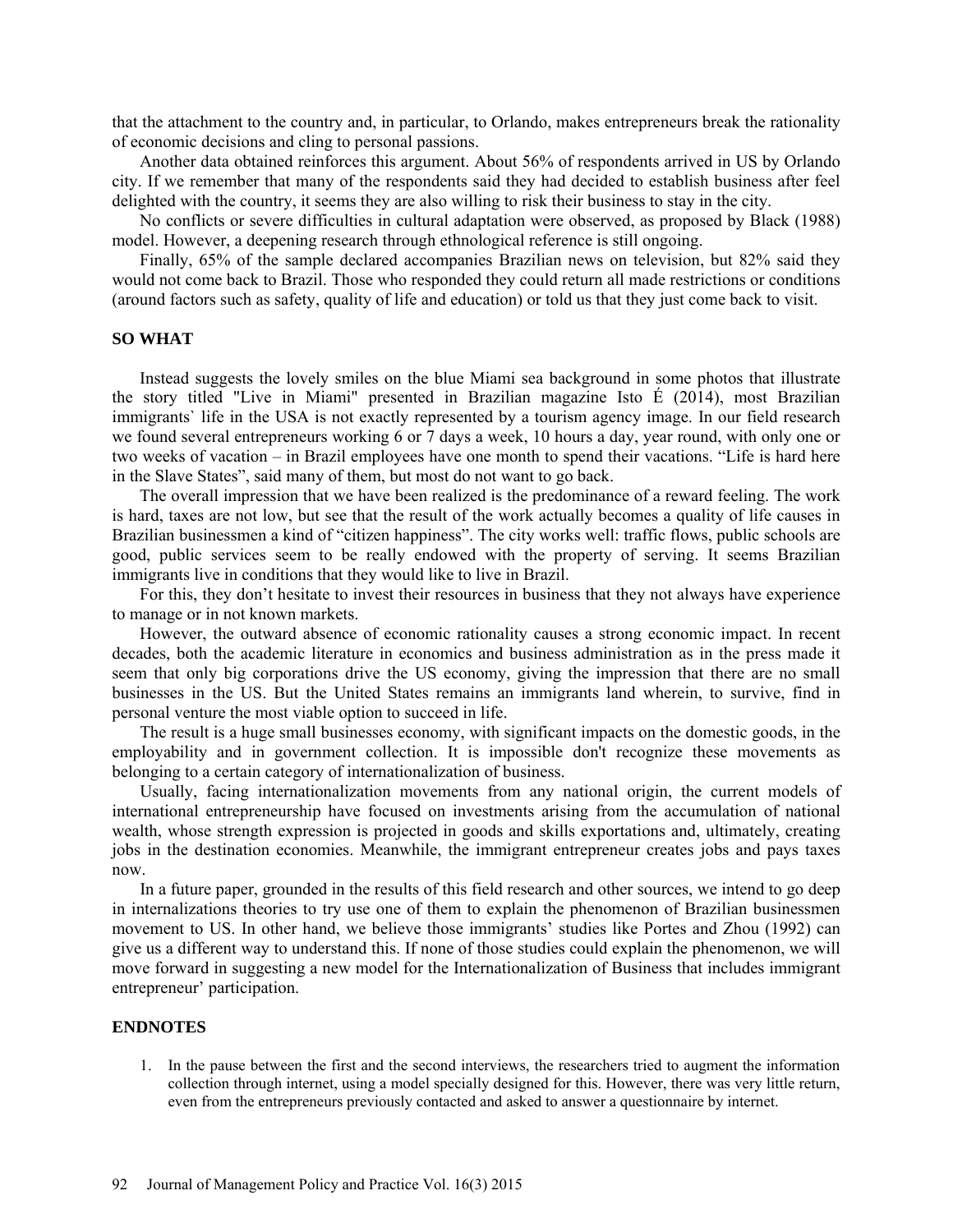- 2. We considered the sample satisfactory. Although the total researched population is unknown, it is small and finite.
- 3. We had a fourth visit in September 2014, when we interviewed the General Consul of Brazil in Miami and some others Brazilian entrepreneurs in Pompano Beach and Miami. However, the information collected this time, by means of interviews in Pompano and Miami, is still under analysis and does not take part of this article.
- 4. We shall make an observation here. The concept of small business in the USA is generally related to those firms whose annual revenue is less to 1 million dollars. Likely to what happens to Brazilian micro enterprises, they enjoy any tax benefit and procedural law, but their classification follows different criteria.
- 5. As Brazilian says

# **REFERENCES**

- Banco Central do Brasil BACEN. 2014. CBE Capitais Brasileiros no Exterior. BACEN, Rio de Janeiro.
- Barbosa, M. A. (2014). EUA é o país com mais eleitores brasileiros que vivem no exterior. Gazeta Brazilian News, 24 de julho de 2014.
- Black, J. S. (1988). Work role transitions: a study of American expatriate managers in Japan. Journal of International Business Studies.19 (2) pp. 277-294.
- Coase, R. (1937). The nature of the firm. Economica, v. 4, n. 16, p.386-405.
- Crick, D.; Jones M. V. (2000). Small High-Technology Firms and International High- Technology Markets. Journal of International Marketing. Volume 8, N. 02, p.63-85.
- Dalmoro, M. (2008). Empreendedorismo internacional: convergência entre o processo de internacionalização da empresa e a atividade empreendedora. Revista FACEF Pesquisa: Desenvolvimento e Gestao v.11, n.1.
- Delboni, C.; Barboza, M.Q. (2014). Viver em Miami. Revista Isto É, 01 de novembro de 2014.
- Dib, L.A.R. (2008). O processo de internacionalização de pequenas e médias empresas e o fenômeno born global: estudo do setor de software no Brasil. Tese de doutorado. Instituto COPPEAD de Administração, Universidade Federal do Rio de Janeiro.
- Dornelas, J. (2014). [Empreendedorismo: transformando ideias em negócios 5ª Ed. Rio de Janeiro: LTC.](http://busca.livrariasaraiva.com.br/search?p=R&srid=S11-USESD02&lbc=saraiva&w=dornelas&url=http%3a%2f%2fwww.livrariasaraiva.com.br%2fproduto%2f5936436&rk=1&uid=119567074&sid=2&ts=ajax&rsc=tLuqfkeeKncn3yzB&method=and&isort=score&view=grid)
- Dunning, J. (1977). Trade, location of economic activity, and the multinational enterprise: a search for an eclectic approach. In: OHLIN, B. et al (ed.) The international allocation of economic activity. London: Macmillan.
- Ellis. P.; Pecotich, A.( 2001). Social factors influencing export initiation in small and medium-size enterprises. Journal of marketing research, Chicago, v.38, n.1, p. 119-130.
- Hilal, A.; Hemais, C.A. (2001). Da escola de Uppsala à escola Nórdica de Negócios Internacionais: uma revisão analítica. In: ENCONTRO NACIONAL DOS PROGRAMAS DE PÓS-GRADUAÇÃO EM ADMINISTRAÇÃO, 20, 2001, Campinas. Anais... Rio de Janeiro, ANPAD.
- Holland, N. A. (1999). A internacionalização dos negócios. São Paulo: editora Forense.
- Hymer, S. (1960). The international operations of national firms: a study of direct investment. Doctorate thesis. Cambridge, MA: The MIT Press.
- Instituto Brasileiro de Geografia e Estatística IBGE. (2003). As Micro e Pequenas Empresas Comerciais e de Serviços no Brasil 2001. Estudos & Pesquisas Informação Econômica Número 1. Rio de Janeiro.
- Instituto Brasileiro de Planejamento Tributário IBPT. (2012). Empresômetro: censo das empresas e entidades publicas e privadas brasileiras. IBPT: São Paulo.
- Johanson, J.; Mattson, L. (1986). International marketing and internationalization processes a network approach. In: PALIWODA, S.; TURNBULL, P.W. (ed.) Research in international marketing. London: Croom Helm.
- Johanson, J.; Vahlne, J. (1977). The internationalization process of the firm: a model of knowledge and increasing foreign market commitment. Journal of International Business Studies, v. 8, n. 1, p. 23-32.